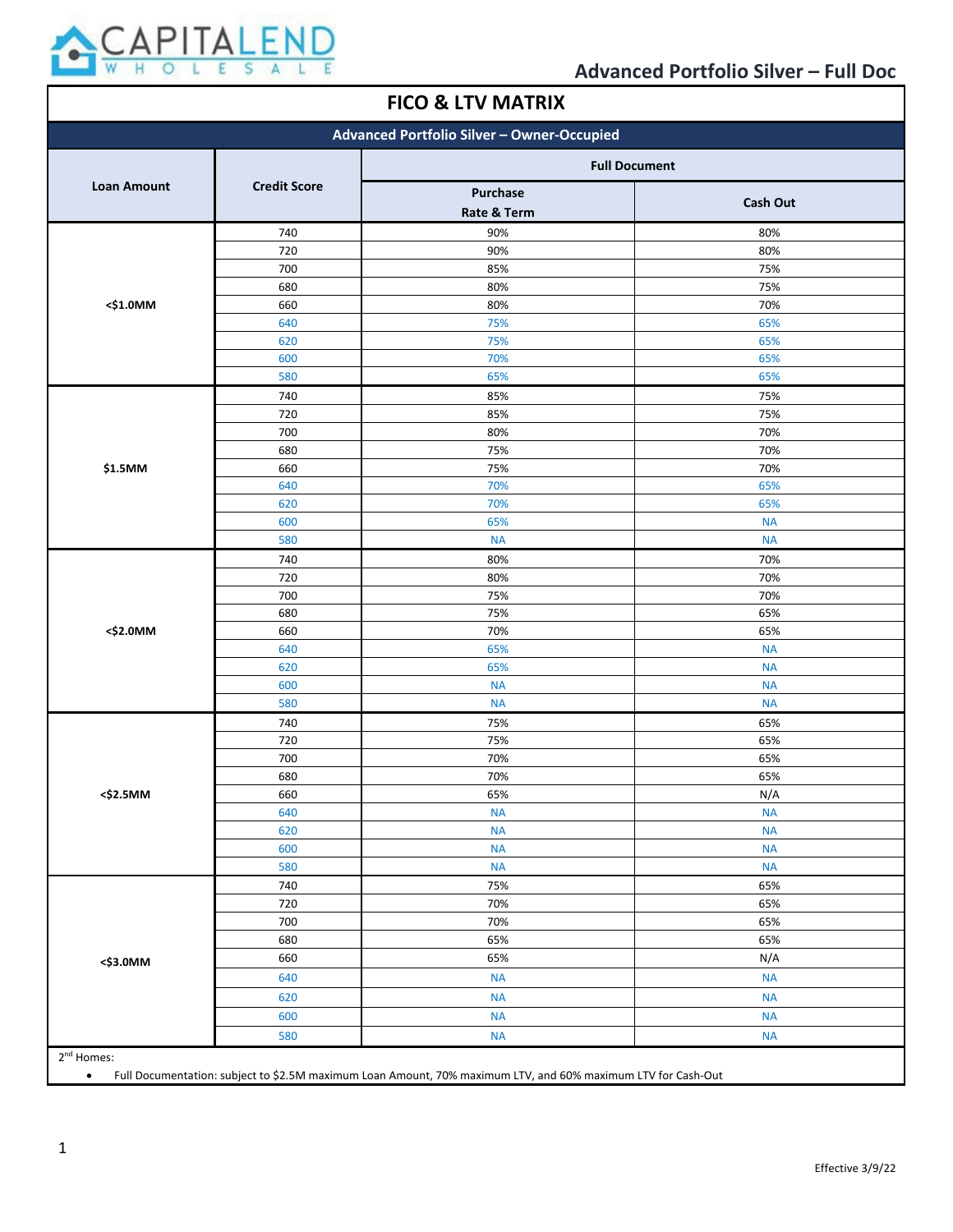

 $\mathsf \Gamma$ 

| <b>FICO &amp; LTV MATRIX</b>                   |                     |                         |                 |
|------------------------------------------------|---------------------|-------------------------|-----------------|
| Advanced Portfolio Silver - Non Owner-Occupied |                     |                         |                 |
| <b>Loan Amount</b>                             | <b>Credit Score</b> | <b>Full Document</b>    |                 |
|                                                |                     | Purchase<br>Rate & Term | <b>Cash Out</b> |
|                                                | 740                 | 80%                     | 75%             |
|                                                | 720                 | 80%                     | 75%             |
|                                                | 700                 | 80%                     | 75%             |
|                                                | 680                 | 80%                     | 70%             |
| <\$1.0MM                                       | 660                 | 75%                     | 65%             |
|                                                | 640                 | 70%                     | 65%             |
|                                                | 620                 | 65%                     | 65%             |
|                                                | 600                 | 65%                     | 65%             |
|                                                | 580                 | 65%                     | 65%             |
|                                                | 740                 | 80%                     | 75%             |
|                                                | 720                 | 80%                     | 75%             |
|                                                | 700                 | 80%                     | 75%             |
|                                                | 680                 | 80%                     | 70%             |
| \$1.5MM                                        | 660                 | 75%                     | 65%             |
|                                                | 640                 | 70%                     | 65%             |
|                                                | 620                 | 65%                     | 65%             |
|                                                | 600                 | 65%                     | 65%             |
|                                                | 580                 | 65%                     | 65%             |
|                                                | 740                 | 75%                     | 65%             |
|                                                | 720                 | 75%                     | 65%             |
|                                                | 700                 | 75%                     | 65%             |
|                                                | 680                 | 70%                     | 65%             |
| <\$2.0MM                                       | 660                 | 70%                     | 65%             |
|                                                | 640                 | 65%                     | <b>NA</b>       |
|                                                | 620                 | 65%                     | <b>NA</b>       |
|                                                | 600                 | <b>NA</b>               | <b>NA</b>       |
|                                                | 580                 | <b>NA</b>               | <b>NA</b>       |
|                                                | 740                 | 70%                     | 65%             |
|                                                | 720                 | 70%                     | 65%             |
|                                                | 700                 | 70%                     | 65%             |
|                                                | 680                 | 65%                     | 65%             |
| <\$2.5MM                                       | 660                 | 65%                     | 65%             |
|                                                | 640                 | <b>NA</b>               | <b>NA</b>       |
|                                                | 620                 | <b>NA</b>               | <b>NA</b>       |
|                                                | 600                 | <b>NA</b>               | <b>NA</b>       |
|                                                | 580                 | <b>NA</b>               | <b>NA</b>       |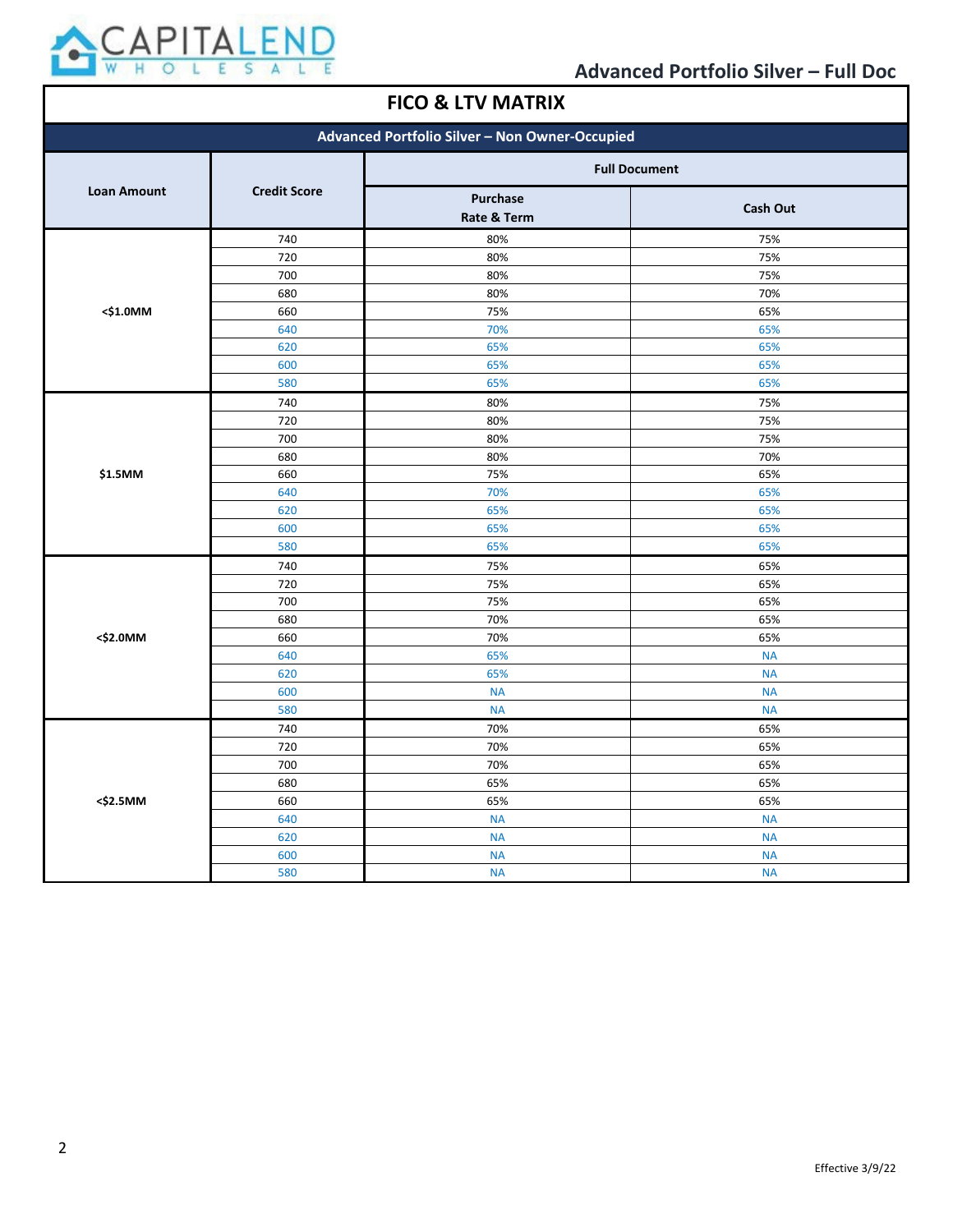

|                                                                        | <b>Underwriting Specifications</b>                                                                                                                                                                                                                                                                                                                                                                                                                                                                                                                                                                                                                                                                                                                                                                                                                                                                                                         |  |  |
|------------------------------------------------------------------------|--------------------------------------------------------------------------------------------------------------------------------------------------------------------------------------------------------------------------------------------------------------------------------------------------------------------------------------------------------------------------------------------------------------------------------------------------------------------------------------------------------------------------------------------------------------------------------------------------------------------------------------------------------------------------------------------------------------------------------------------------------------------------------------------------------------------------------------------------------------------------------------------------------------------------------------------|--|--|
| <b>Document Types</b><br><b>Offered</b>                                | • 12-months Tax Returns<br>• 24-months Tax Returns                                                                                                                                                                                                                                                                                                                                                                                                                                                                                                                                                                                                                                                                                                                                                                                                                                                                                         |  |  |
| <b>Mortgage/Housing History</b><br>Includes all financed<br>properties | 1X30 in the past 12 months up to 85% LTV<br>$\bullet$<br>0x60 in the past 12 months up to 80% LTV<br>٠                                                                                                                                                                                                                                                                                                                                                                                                                                                                                                                                                                                                                                                                                                                                                                                                                                     |  |  |
| <b>Minimum Credit Score</b>                                            | 600                                                                                                                                                                                                                                                                                                                                                                                                                                                                                                                                                                                                                                                                                                                                                                                                                                                                                                                                        |  |  |
|                                                                        | Chapter 7: Four (4) years from discharge date to Note date                                                                                                                                                                                                                                                                                                                                                                                                                                                                                                                                                                                                                                                                                                                                                                                                                                                                                 |  |  |
| <b>Bankruptcy History</b> <sup>1</sup>                                 | Chapter 13 and Chapter 11 personal: Four (4) years from discharge date to Note date                                                                                                                                                                                                                                                                                                                                                                                                                                                                                                                                                                                                                                                                                                                                                                                                                                                        |  |  |
| Prior Los Mitigation <sup>2</sup>                                      | Four (4) years prior to Note date                                                                                                                                                                                                                                                                                                                                                                                                                                                                                                                                                                                                                                                                                                                                                                                                                                                                                                          |  |  |
| Foreclosure History <sup>3</sup>                                       | Four (4) years prior to Note date                                                                                                                                                                                                                                                                                                                                                                                                                                                                                                                                                                                                                                                                                                                                                                                                                                                                                                          |  |  |
|                                                                        | Consumer Credit Counseling Service (CCCS) is considered the same as Chapter 13 bankruptcy. Bankruptcy dismissal dates are treated the same as<br>discharge dates                                                                                                                                                                                                                                                                                                                                                                                                                                                                                                                                                                                                                                                                                                                                                                           |  |  |
| <b>Footnotes</b>                                                       | Loss Mitigation includes non-foreclosure actions such as Deed-in Lieu, Short Sale, NOD, Short Refinance, Pre-Foreclosure Sale, Loan Extension, Loan<br>Modification, Forbearance and Charge-off                                                                                                                                                                                                                                                                                                                                                                                                                                                                                                                                                                                                                                                                                                                                            |  |  |
|                                                                        | <sup>3</sup> Refer to Seller Guide for how to evaluate 120 days or longer mortgage delinquencies and whether they will be treated as either a Foreclosure or Loss<br>Mitigation even                                                                                                                                                                                                                                                                                                                                                                                                                                                                                                                                                                                                                                                                                                                                                       |  |  |
| <b>Multiple Derogatory</b><br><b>Credit Events</b>                     | Not Allowed                                                                                                                                                                                                                                                                                                                                                                                                                                                                                                                                                                                                                                                                                                                                                                                                                                                                                                                                |  |  |
| BK, FC, Loss Mitigation                                                |                                                                                                                                                                                                                                                                                                                                                                                                                                                                                                                                                                                                                                                                                                                                                                                                                                                                                                                                            |  |  |
| <b>Forbearance in the</b><br>event of COVID-19                         | A recent forbearance, due to COVID-19, may be eligible based upon the following:<br>Borrower(s) who entered into a forbearance plan but continued to make timely payments and remained<br>$\bullet$<br>employed without income disruption, are eligible without any restrictions.<br>Borrower(s) who entered a forbearance plan with missed payments. Eligible if a minimum of three (3) timely<br>$\bullet$<br>payments made since the forbearance period expired and the borrower exited forbearance.<br>Payments must be documented by canceled checks or bank statements.<br>$\circ$<br>Any deferred/postponed payments are considered missed payments.<br>$\circ$<br>If a property under a forbearance plan is sold, each missed payment is counted as a 20-day late to<br>$\circ$<br>determine program eligibility.<br>Income must have been re-established at the time payments commenced and remained consistent since.<br>$\circ$ |  |  |
| <b>DTI</b>                                                             | <b>Max DTI 50%</b><br>$\bullet$                                                                                                                                                                                                                                                                                                                                                                                                                                                                                                                                                                                                                                                                                                                                                                                                                                                                                                            |  |  |
| <b>Adverse Credit</b>                                                  | All delinquent credit that will impact title or lien position of the subject property; including delinquent taxes,<br>judgments, charge-off accounts, tax liens and mechanic's liens; must be paid off prior to or at closing                                                                                                                                                                                                                                                                                                                                                                                                                                                                                                                                                                                                                                                                                                              |  |  |
| <b>Credit History</b>                                                  | Frozen credit, credit reports may not have "frozen credit." Once credit is unfrozen, a new 3 bureau must be run.<br>٠<br>Depth of credit: 3 or more established open and active tradelines, defined as follows:<br>All active in last 12 months.<br>$\circ$<br>Derog trades do not count<br>$\circ$<br>Auth users do not count.<br>$\circ$                                                                                                                                                                                                                                                                                                                                                                                                                                                                                                                                                                                                 |  |  |
| <b>Tax Payment Plans</b>                                               | Proof of tax payment in full, or<br>$\bullet$<br>Evidence of tax installment agreement, payment must be included in DTI and 3 months consecutive payments<br>must be documented. (Cannot pay a 3 month lump sum of payments to meet this requirement.).<br>If Tax Lien is found on title, subordination agreement from IRS must be obtained.<br>$\bullet$                                                                                                                                                                                                                                                                                                                                                                                                                                                                                                                                                                                  |  |  |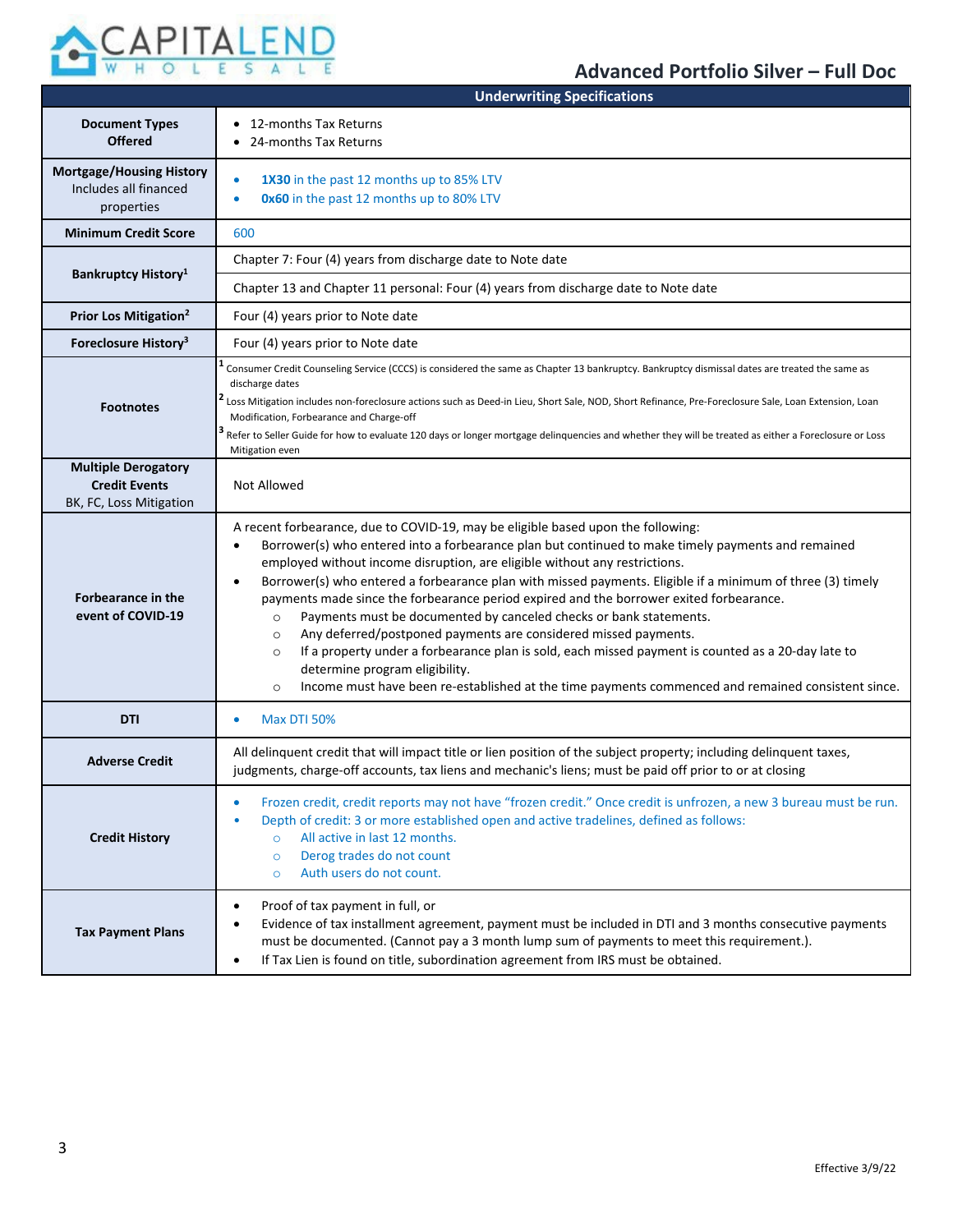

| <b>Asset Depletion</b> | Assets must be liquid and available with no penalty; additional documentation may be requires to validate the origin<br>of the funds:<br>100% of Checking, Savings and Money Market Accounts;<br>$\bullet$<br>70% of Stocks, Bonds, and Mutual Funds;<br>۰<br>70% of Retirement Assets; Eligible if the borrower is of retirement age (at least 59 %);<br>$\bullet$<br>60% of Retirement Assets; Eligible if the borrower is not of retirement age.<br>$\bullet$<br>Qualifying income based upon Total Assets Eligible for Depletion, less down payment, less out of pocket closing costs,<br>less required reserves, divided by 84.                                                                                                                                                                                                                                                                                                                                                                                                                                                                                                                                                                                                                                                                                                                                                                                                                                                                                                                                                                                                                                                                                                                                                                                                                                                                                                                                                                                                                                                                                                                                                                                                                                                                                                                                                                                                                                                                                                                                                                                             |  |  |
|------------------------|----------------------------------------------------------------------------------------------------------------------------------------------------------------------------------------------------------------------------------------------------------------------------------------------------------------------------------------------------------------------------------------------------------------------------------------------------------------------------------------------------------------------------------------------------------------------------------------------------------------------------------------------------------------------------------------------------------------------------------------------------------------------------------------------------------------------------------------------------------------------------------------------------------------------------------------------------------------------------------------------------------------------------------------------------------------------------------------------------------------------------------------------------------------------------------------------------------------------------------------------------------------------------------------------------------------------------------------------------------------------------------------------------------------------------------------------------------------------------------------------------------------------------------------------------------------------------------------------------------------------------------------------------------------------------------------------------------------------------------------------------------------------------------------------------------------------------------------------------------------------------------------------------------------------------------------------------------------------------------------------------------------------------------------------------------------------------------------------------------------------------------------------------------------------------------------------------------------------------------------------------------------------------------------------------------------------------------------------------------------------------------------------------------------------------------------------------------------------------------------------------------------------------------------------------------------------------------------------------------------------------------|--|--|
| <b>Rental Income</b>   | Rental income may be used for qualifying income subject to the following documentation requirements:<br>Rental income from other properties must be documented with the borrower's most recent signed federal<br>$\bullet$<br>income tax return that includes Schedule E. Leases are required for properties where rental income is being used<br>to qualify and the property was acquired during or subsequent to the most recent tax filing year or the rental<br>property was out of serviced for an extended period. For commercial properties a copy of the lease or rent roll is<br>required.<br>Proposed rental income from the comparable rent schedule, reflecting long term rental rates, may be used for<br>$\bullet$<br>qualifying if there is not a current lease or assignment of lease on purchase of an investment property.<br>Properties with expired leases that have converted to month to month per the terms of the lease will require<br>$\bullet$<br>bank statements for the lesser of 2 months or the time period after the lease expired.<br>A 25% vacancy factor must be applied to the gross rent used for qualifying. Multiply the gross rent by 75% and<br>$\bullet$<br>subtract the PITIA to arrive at the rental income/loss use for qualifying.<br>Commercial properties owned by schedule E must be documented with a rent roll and evidence that the primary<br>$\bullet$<br>use and zoning of the property is commercial.<br><b>Application of Rental Income:</b><br>$\bullet$<br><b>Primary Residence</b><br>$\circ$<br>The monthly qualifying rental income (as defined above) must be added to the borrower's total<br>×<br>monthly income. (The income is not netted against the PITIA of the property.)<br>The full amount of the mortgage payment (PITIA) must be included in the borrower's total<br>×<br>monthly obligations when calculating the debt-to-income ratio.<br><b>Investment Property</b><br>$\circ$<br>If the monthly qualifying rental income (as defined above) minus the full PITIA is positive, it must<br>×<br>be added to the borrower's total monthly income.<br>If the monthly qualifying rental income minus PITIA is negative, the monthly net rental loss must<br>п<br>be added to the borrower's total monthly obligations.<br>The full PITIA for the rental property is factored into the amount of the net rental income (or<br>٠<br>loss); therefore, it should not be counted as a monthly obligation.<br>The full monthly payment for the borrower's principal residence (full PITIA or monthly rent) must<br>×<br>be counted as a monthly obligation. |  |  |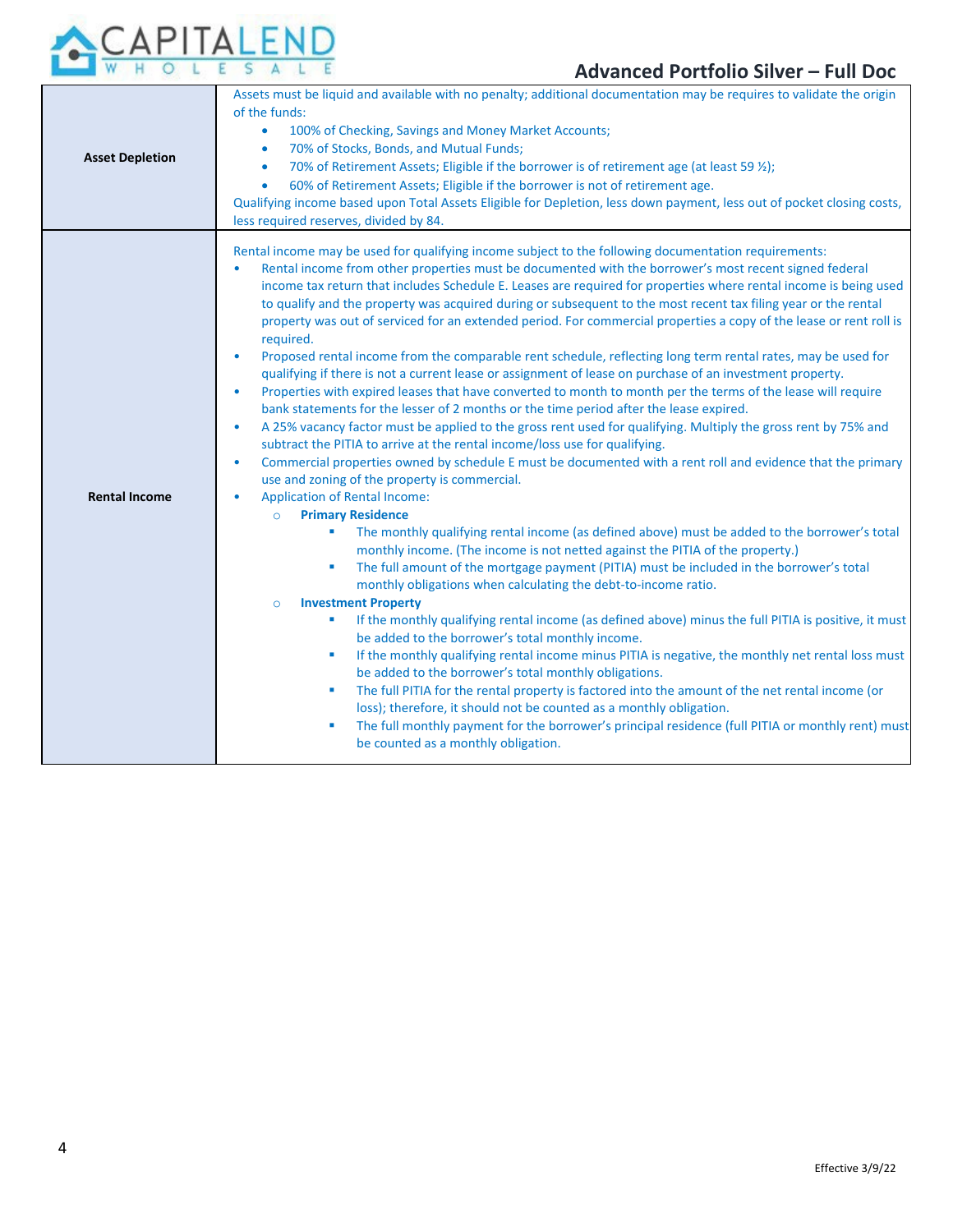

|                                                                                                                     |                                                                                                                                                                       | <b>Refinance</b>                                                                                                                                                                                                                           |                                                                                                                    |  |  |
|---------------------------------------------------------------------------------------------------------------------|-----------------------------------------------------------------------------------------------------------------------------------------------------------------------|--------------------------------------------------------------------------------------------------------------------------------------------------------------------------------------------------------------------------------------------|--------------------------------------------------------------------------------------------------------------------|--|--|
|                                                                                                                     |                                                                                                                                                                       | Net proceeds from a cash-out transaction maybe used to meet reserve requirements.<br>$\bullet$                                                                                                                                             |                                                                                                                    |  |  |
|                                                                                                                     |                                                                                                                                                                       | Reserves requirements are waived for Rate and Term refinances when the following factors are present:<br>$\bullet$<br>The transaction results in a reduction to the monthly principal and interest payment of 10% or greater<br><b>AND</b> |                                                                                                                    |  |  |
|                                                                                                                     | $\circ$                                                                                                                                                               | Housing history is 1x30x12 or better.                                                                                                                                                                                                      |                                                                                                                    |  |  |
|                                                                                                                     |                                                                                                                                                                       | Waiver not eligible for DTI greater than 50%.<br>$\circ$                                                                                                                                                                                   |                                                                                                                    |  |  |
| For an Interest Only loan, the reduction is based on the amortizing payment used for loan qualification.<br>$\circ$ |                                                                                                                                                                       |                                                                                                                                                                                                                                            |                                                                                                                    |  |  |
|                                                                                                                     | ۰                                                                                                                                                                     | Reserves for a loan with an Interest Only feature are based upon the Interest Only payment amount.<br>۰<br>For Adjustable-Rate Mortgages (ARM), the reserves are based upon the initial PITIA, not the qualifying payment.                 |                                                                                                                    |  |  |
|                                                                                                                     | <b>Purchase</b>                                                                                                                                                       |                                                                                                                                                                                                                                            |                                                                                                                    |  |  |
|                                                                                                                     |                                                                                                                                                                       | Proceeds from a 1031 Exchange cannot be used to meet reserve requirements.                                                                                                                                                                 |                                                                                                                    |  |  |
|                                                                                                                     | Gift funds, only eligible on Primary and 2nd homes and under the following circumstances:<br>۰<br>80% or less; $1 - 4$ unit, all funds can come from gift.<br>$\circ$ |                                                                                                                                                                                                                                            |                                                                                                                    |  |  |
|                                                                                                                     |                                                                                                                                                                       |                                                                                                                                                                                                                                            |                                                                                                                    |  |  |
| Greater than 80%:<br>$\Omega$                                                                                       |                                                                                                                                                                       |                                                                                                                                                                                                                                            |                                                                                                                    |  |  |
|                                                                                                                     | 1 unit primary - all funds can come from gift.<br>2-4-unit primary - Borrower must make a 5% minimum borrower contribution from his or her<br>a.                      |                                                                                                                                                                                                                                            |                                                                                                                    |  |  |
| <b>Reserves</b>                                                                                                     |                                                                                                                                                                       | own funds.                                                                                                                                                                                                                                 |                                                                                                                    |  |  |
|                                                                                                                     | Investment properties require a minimum of 10% of the purchase price come from borrower's personal<br>۰                                                               |                                                                                                                                                                                                                                            |                                                                                                                    |  |  |
|                                                                                                                     | contribution.                                                                                                                                                         |                                                                                                                                                                                                                                            |                                                                                                                    |  |  |
|                                                                                                                     |                                                                                                                                                                       |                                                                                                                                                                                                                                            |                                                                                                                    |  |  |
|                                                                                                                     |                                                                                                                                                                       |                                                                                                                                                                                                                                            | <b>Reserves</b>                                                                                                    |  |  |
|                                                                                                                     |                                                                                                                                                                       | <b>Purchase</b>                                                                                                                                                                                                                            |                                                                                                                    |  |  |
|                                                                                                                     |                                                                                                                                                                       | $LTV \geq 80\%$                                                                                                                                                                                                                            | 6-months of PITIA                                                                                                  |  |  |
|                                                                                                                     |                                                                                                                                                                       | $LTV < 80\%$                                                                                                                                                                                                                               | 3-months of PITIA                                                                                                  |  |  |
|                                                                                                                     |                                                                                                                                                                       |                                                                                                                                                                                                                                            |                                                                                                                    |  |  |
|                                                                                                                     | ۰                                                                                                                                                                     | <b>Acceptable sources of reserves:</b>                                                                                                                                                                                                     |                                                                                                                    |  |  |
|                                                                                                                     | Checking/savings<br>$\bullet$                                                                                                                                         | Stocks, bonds, mutual funds, CD's, money markets                                                                                                                                                                                           |                                                                                                                    |  |  |
|                                                                                                                     | $\bullet$                                                                                                                                                             |                                                                                                                                                                                                                                            | Retirement savings account - if they can be withdrawn. (STRS and PERS are ineligible unless borrower is retired or |  |  |
|                                                                                                                     |                                                                                                                                                                       | separated from service).                                                                                                                                                                                                                   |                                                                                                                    |  |  |
|                                                                                                                     | $\bullet$                                                                                                                                                             | Cash value of a vested life insurance policy.                                                                                                                                                                                              |                                                                                                                    |  |  |
|                                                                                                                     | $\bullet$                                                                                                                                                             |                                                                                                                                                                                                                                            | Business funds as long as borrower is 100% owner and cash flow analysis is completed for no negative impact for    |  |  |
|                                                                                                                     | the business.                                                                                                                                                         |                                                                                                                                                                                                                                            |                                                                                                                    |  |  |
|                                                                                                                     | $\circ$                                                                                                                                                               | CPA letter can be used in lieu of cash flow analysis on business funds.                                                                                                                                                                    |                                                                                                                    |  |  |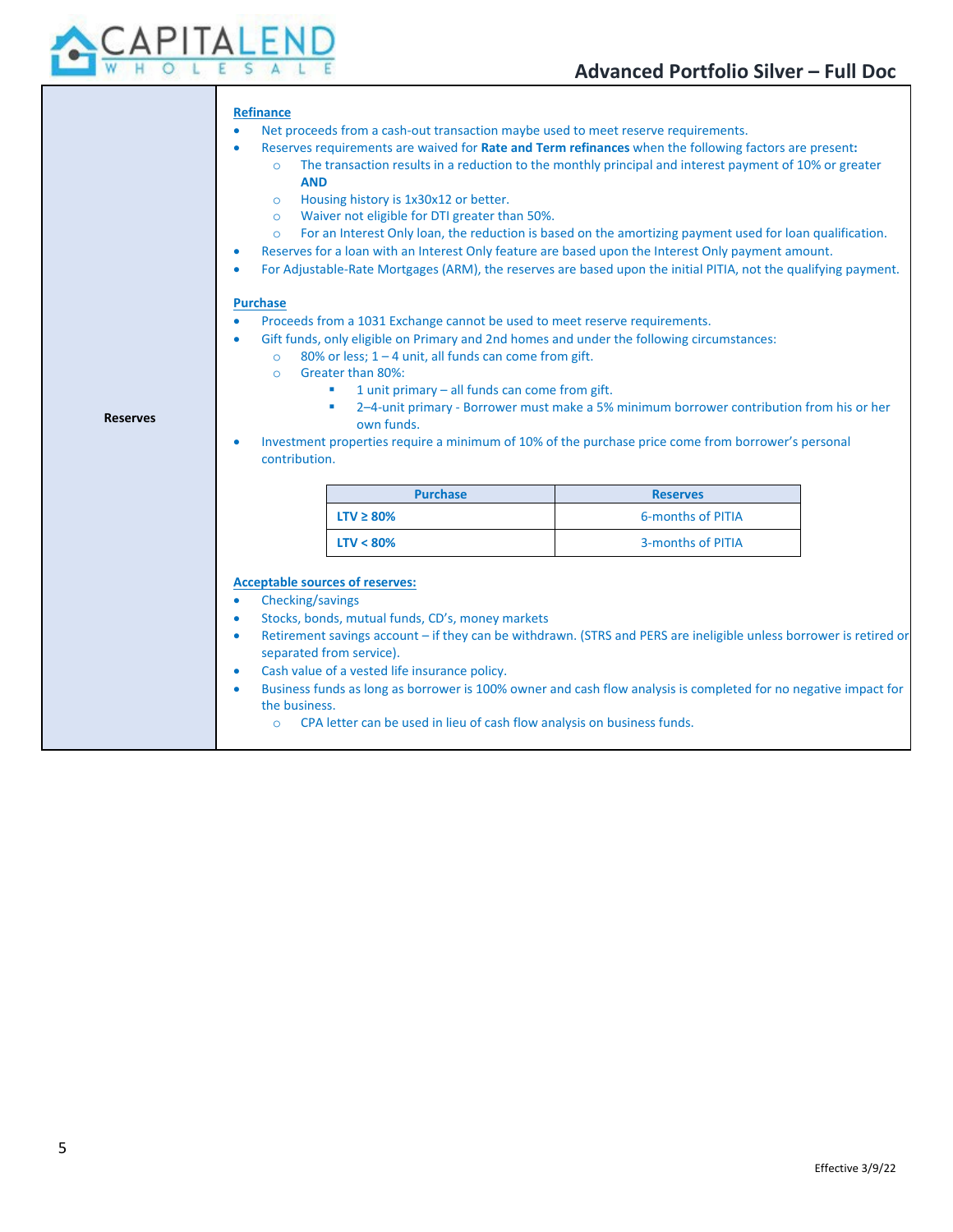

| <b>DOCUMENT OVERVIEW</b>                                                                                                                                                           |                                                                                               |                               |  |
|------------------------------------------------------------------------------------------------------------------------------------------------------------------------------------|-----------------------------------------------------------------------------------------------|-------------------------------|--|
|                                                                                                                                                                                    | <b>Income Documentation</b>                                                                   | <b>Borrower Income Types</b>  |  |
| <b>Full Doc</b>                                                                                                                                                                    | Two (2) years of full income documentation and Appendix $Q^1$<br>requirements (if applicable) | Wage Earner and Self-employed |  |
| Appendix Q sets forth guidance for determining income and debt for the general QM based on a strict 43% DTI ratio set forth in Regulation Z section 1026.43(e)(3). That section is |                                                                                               |                               |  |

what sets forth the requirements for the general QM and its incorporates Appendix Q

|                                                  | <b>Appraisal Valuation</b>                                                                                                                                                                                                                                                                                                                                                                                                                                                                                                                                                                                                                                                                                                             |
|--------------------------------------------------|----------------------------------------------------------------------------------------------------------------------------------------------------------------------------------------------------------------------------------------------------------------------------------------------------------------------------------------------------------------------------------------------------------------------------------------------------------------------------------------------------------------------------------------------------------------------------------------------------------------------------------------------------------------------------------------------------------------------------------------|
| <b>Seller Appraisal</b><br><b>Requirements</b>   | Purchase:<br>1 Full Appraisal <sup>1</sup> if Combined Loan Amount = \$2.0MM<br 2 Full Appraisals <sup>1</sup> if Combined Loan Amount > \$2.0MM <sup>2</sup><br>Refinance:<br>1 Full Appraisal <sup>1</sup> if Combined Loan Amount = \$1.5MM<br $\bullet$<br>2 Full Apppraisals <sup>1</sup> if Combined Loan Amount > \$1.5MM <sup>2</sup>                                                                                                                                                                                                                                                                                                                                                                                          |
| <b>Third Party Review</b><br><b>Requirements</b> | Collateral Desktop Analysis (CDA)                                                                                                                                                                                                                                                                                                                                                                                                                                                                                                                                                                                                                                                                                                      |
| <b>Clear Capital</b><br><b>Escalation</b>        | If the CDA Returns a value that is $\lt/=10\%$ of the appraised Value <sup>3</sup> or the purchase price, the lower of the Appraised Value or<br>purchase price can be used to establish the LTV/CLTV<br>If the CDA returns a value that is "indeterminate" or >10% of the Appraised Value <sup>3</sup> , a Clear Capital Broker Price Opinion (BPO) and<br>Clear Capital Value Reconciliation of three Reports must be ordered. The reconciled value determined by Clear Capital will be used to<br>determine LTV/CLTV<br>If the Clear Capital CDA returns a value that is greater than the Appraised Value <sup>3</sup> , the lower of the Appraised Value or purchase price<br>(when applicable) will be used to determine LTV/CLTV |
| <b>Property Condition</b>                        | Property condition rating of C1 through C4 required on all Single Family, PUDs and Condominiums<br>Property condition rating of C4 is permitted with comparable properties with same rating/condition<br>If no similar C4 comparable properties are provided, then a 5% LTV/CLTV reduction is required<br>2-4 Unit properties must have Condition description of Good or Average. Condition description of Fair is not acceptable.                                                                                                                                                                                                                                                                                                     |
| <b>HOA Certification</b>                         | Condominiums require HOA Certification Form                                                                                                                                                                                                                                                                                                                                                                                                                                                                                                                                                                                                                                                                                            |
| 1.<br>2.<br>3.                                   | "Full Appraisal" refers to a Uniform Residential Appraisal Report (URAR). This includes forms FNMA 104 or FHLMC 70<br>The CDA will be completed on the lower of the two appraisals<br>The "Appraised Value" is the value determined from the original appraisal(s) obtained by the Seller                                                                                                                                                                                                                                                                                                                                                                                                                                              |